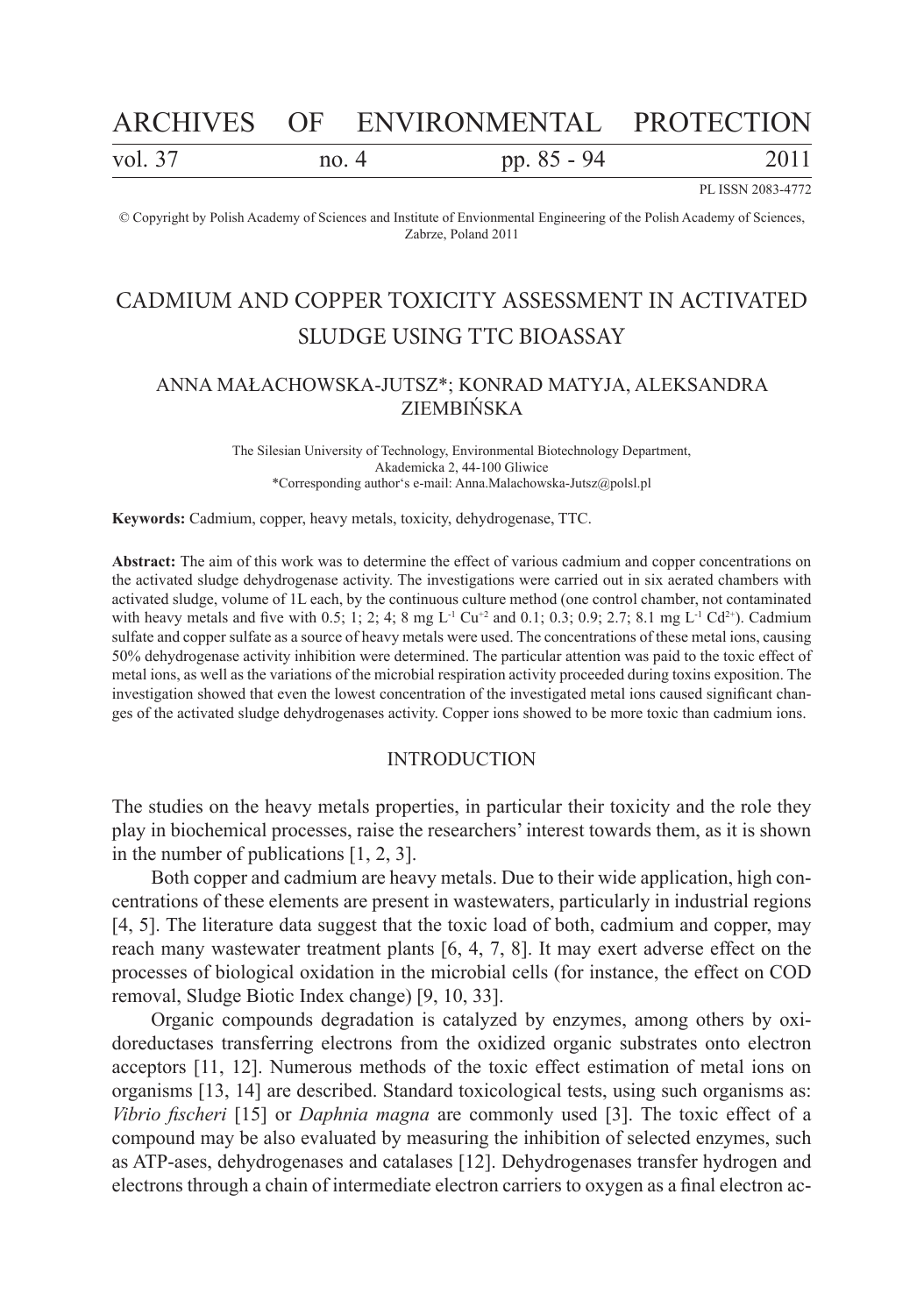ceptor. The activity of dehydrogenases reflects the general physiological state of microorganisms. For this reason its determination enables fast and relatively simple evaluation of the total activity of microorganisms. The activity of dehydrogenases may be determined using various methods, including the TTC and INT tests [12]. The triphenyltetrazolium chloride (TTC) is water soluble heterocyclic organic salt that can be easily reduced to red, water insoluble product triphenyl formazan TF. The TTC has been used in this work.

There are many studies on the effect of organic pollutants and heavy metals on the enzymatic activity, but the majority of these investigations concern soil microorganisms [1]. Relatively scarce papers are devoted to the cadmium and copper effect on the enzymes of the activated sludge microorganisms [16]. It is well known that the processes performed in the reactor with the activated sludge and in the natural environment are similar and almost all species that are present in the bottom sediments appear also in the treatment plant. For this reason, the activated sludge investigations give the information useful for technologists to predict the environmental results of the presence of the hazardous toxic compounds and in selecting the appropriate preventive actions.

The aim of this work was the estimation of the copper and cadmium ions effect on the microorganisms of the activated sludge. The toxic effect was determined measuring the activity of dehydrogenases of the microorganisms.

### MATERIALS AND METHODS

### *Cultivation of the activated sludge*

The activated sludge used in the experiments was obtained from the "Śródmieście" mechanical-biological wastewater treatment plant in Zabrze (Poland) operating in the "Bardenpho" system. Twenty liters of activated sludge samples from the radial secondary settling tanks (pumped to a mechanical concentrating unit), were taken. Before placing in the experimental chamber (volume:  $V = 20 L$ ) the sediments were filtered through a sieve to remove large particles. The cultivation of the activated sludge was continuous and basic parameters were determined directly before the measurements of the dehydrogenases activity. The hydraulic retention time of culture medium in the reactor was 6.5 h; load of culture medium: 571.2 mg COD L-1day-1. Other parameters were as follows: culture medium chemical oxygen demand:  $\text{COD} = 156 \text{ mg L} \cdot \text{O}_2$ ; culture medium flow: Q = 36.7 Lday<sup>-1</sup>, activated sludge density in all samples:  $X = 3.5$  gL<sup>-1</sup>.

### *Materials*

Cadmium sulfate (CdSO<sub>4</sub>  $\times$  8 H<sub>2</sub>O) and copper sulfate (CuSO<sub>4</sub>  $\times$  5 H<sub>2</sub>O) were obtained from Sigma-Aldrich, Poland ( $\geq$  99%). Both salts were dissolved separately in one liter of ultrapure water (Milli-Q) before introduction into the activated sludge chambers. Dissolution of the salts used was performed at 70ºC, in the case of copper sulfate 392.97  $gL$ <sup>-1</sup> and in the case of cadmium sulfate 228.25 gL<sup>-1</sup> was used. Sodium sulfite (bioultra, anhydrous > 98%), methyl alcohol (biotech. brade > 99.9%) were obtained from Sigma-Aldrich, Poland and 2,3,5-triphenyltetrazole chloride (TTC) from Biomedicals Inc.

### *Enzymatic assays*

The activity of dehydrogenases was measured using the reaction with 2,3,5-triphenyltetrazole chloride (TTC) as the final artificial hydrogen acceptor in the respiratory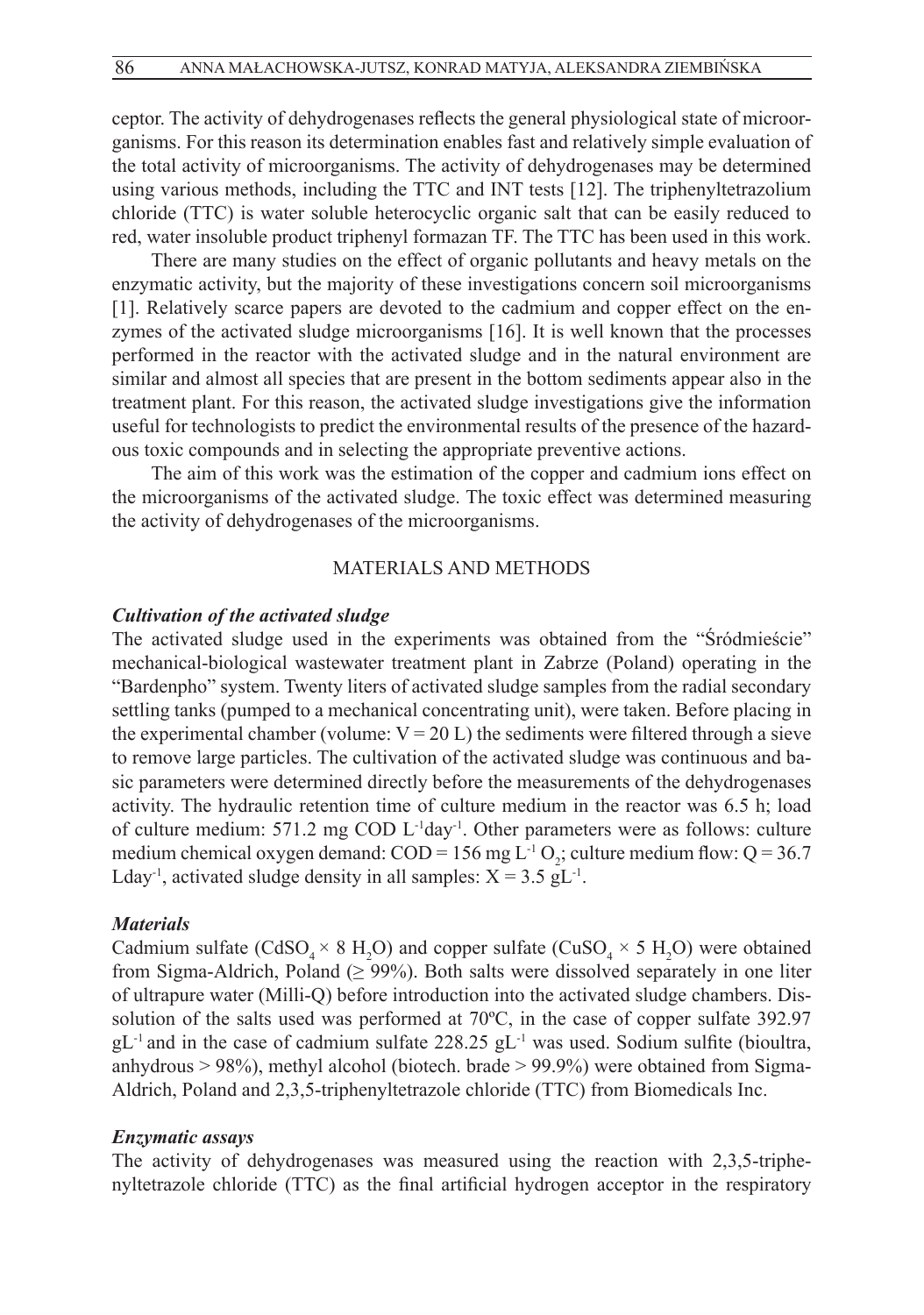chain [16, 17]. Dehydrogenases activity corresponds with the concentration of red - triphenyl formazan (TF), a reduced form of TTC, produced in the reaction. One mL of TTC in its optimal concentration (8 gL<sup>-1</sup>) and 1 mL 0.2% Na<sub>2</sub>SO<sub>3</sub> were added to 8 mL activated sludge, gently mixed and incubated at 25ºC for 30 min. The incubated samples were centrifuged (5000 rpm, 5 min) in order to separate the microorganisms from the liquid media. The supernatant was discarded. Afterwards, the formed TF was extracted by addition of 10 mL methyl alcohol per sample. The samples were intensively shaken for 20 min and centrifuged again. The absorbance of the supernatant was measured at 485 nm with the UV Spectrometer, Hewlett-Packard type 8452A/diode array. The experiments were run with three replications.

### *Optimal TTC concentration*

The optimal TTC concentration was measured directly before each experiment. It was the concentration at which the activity of dehydrogenases (measured as TF concentration) was the highest after 30 min of incubation at 25ºC. Eight test tubes were prepared with the following concentrations of tetrazolium chloride: 0.2; 0.4; 0.6; 0.8; 1.0; 1.4; 1.6 and 2.0% TTC. After that 1 mL of  $\text{Na}_2\text{SO}_3(0.2\%)$  and 8 mL of activated sludge (X = 3.5 gL<sup>-1</sup>) were added to each tube, gently mixed and incubated at 25ºC for 30 min. Than the test tubes were centrifuged (at 5000 rpm, 5 min) and the supernatant was discarded. Afterwards, the formed TF was extracted by the addition of 10 mL methyl alcohol to the test-tube. The samples were intensively shaken for 20 min and centrifuged again. The absorbance of the supernatant was measured at 485 nm. The TTC concentration with the highest absorbance after 30 min of incubation was chosen for future experiments. The experiments were run with three replications.

### *Toxicological studies - determination of cadmium concentration causing the 50% inhibition of the activity of dehydrogenases of the activated sludge*

The symbol  $EC_{50}$  denotes the cadmium/copper concentration causing the 50% inhibition of activated sludge dehydrogenases activity. The  $EC_{so}$  determination for a given compound was performed at two stages (Fig. 1).

The first was the range-finding stage. Four 1-L, aerated chambers were used. One was a control chamber with non contaminated activated sludge, and the other three contained activated sludge  $(X = 3.5 \text{ gL}^{-1})$  intoxicated by copper sulfate or cadmium sulfate in a volume which allowed to obtained metal concentration equal to 1, 10 and 100 mg  $Me^{2+}$ per one liter of activated sludge. After 5 minute the TF concentration was measured in each sample and compared with the TF concentration in the control. In this way, the range of concentrations in which 50% inhibition of the dehydrogenases activity took place after 5 minutes was determined.

Afterwards, from the determined range of concentrations 5 values were chosen to estimate  $EC_{50}$  value. For copper sulfate: 0.5; 1; 2; 4; 8 mg L<sup>-1</sup> Cu<sup>2+</sup> (7.87; 15.74; 31.47; 62.95; 125.89 µmolL<sup>-1</sup> Cu<sup>2+</sup>) and for cadmium sulfate: 0.1; 0.3; 0.9; 2.7; 8.1 mg L<sup>-1</sup> Cd<sup>2+</sup> (0.89; 2.67; 8.01; 24.02; 72.06  $\mu$ molL<sup>-1</sup> Cd<sup>2+</sup>) were chosen. The activated sludge was placed into 1-L aerated chambers and intoxicated by these salts (Fig. 1). The control was uncontaminated activated sludge. The dehydrogenase activity of the activated sludge was determined after 5, 90, 150, 200 and 290 minutes of heavy metal exposition and the value of  $EC_{so}$  for each time was estimated. To compare the toxicity of copper and cadmium molar concentration of metal ions was calculated (Tab. 1 and 2).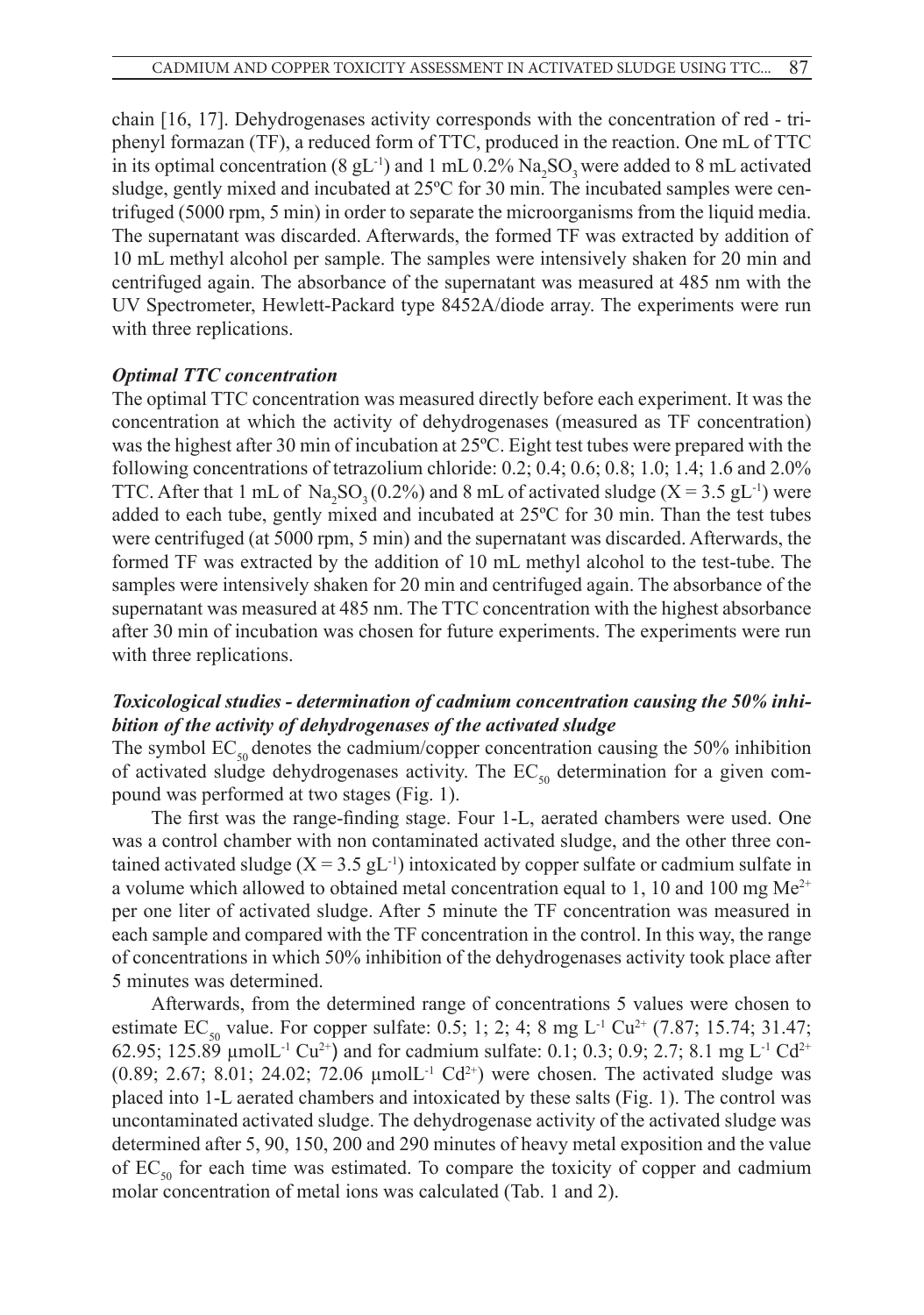

Fig. 1. Determination of cadmium/copper concentration causing the 50% inhibition of the activity of activity of dehydrogenases of the activated sludge microorganisms dehydrogenases of the activated sludge microorganisms

### *Statistic analysis methods*

The statistic analysis of the significance differences between the control and contaminated samples was performed with Student's test with 95% confidence interval ( $\alpha$  = 0.05).  $EC_{50}$  was estimated by log-probit method [18]. The probits were given as a function of the log10 of the molar concentration. The best fit linear regression was performed on the probit and log10 (concentration):  $y = ax + b$ , where:  $y - is$  the probit;  $x - is$  the log10 of concentration [19]. The parameters: "a" (slope) and "b" (intercept) were calculated using the method of least squares [20].

### RESULTS AND DISCUSSION

The value of the optimum TTC concentration varies and depends on the actual composition, morphology, and physiological state of the studied biocenosis. The determination of this concentration compromises the contradicting requirements: such TTC concentration that enables its penetration into the intracellular structures showing the dehydrogenase activity and the TTC concentration below its toxic activity [17]. Therefore, it is recommended to find the proper concentration for a particular biocenosis.

The results of studies are presented in Tables 1 and 2 and in Figures 2 and 3.

The average TF concentrations and their variances, the absolute value of the td coefficient in the t-Student test, the inhibition expressed in percents and probits, as well as the parameters of the lines used to determine  $EC_{50}$  values were calculated for the particular metal molar concentration and time of the toxin contact with the activated sludge. Too low inhibition of dehydrogenases activity after the 5 minute contact of cadmium sulfate with the activated sludge (Table 1) made the evaluation of  $EC_{50}$  impossible.

The literature data show that cadmium and copper ions present toxic influence on organisms. They adversely affect many processes, including nitrification [21, 22] and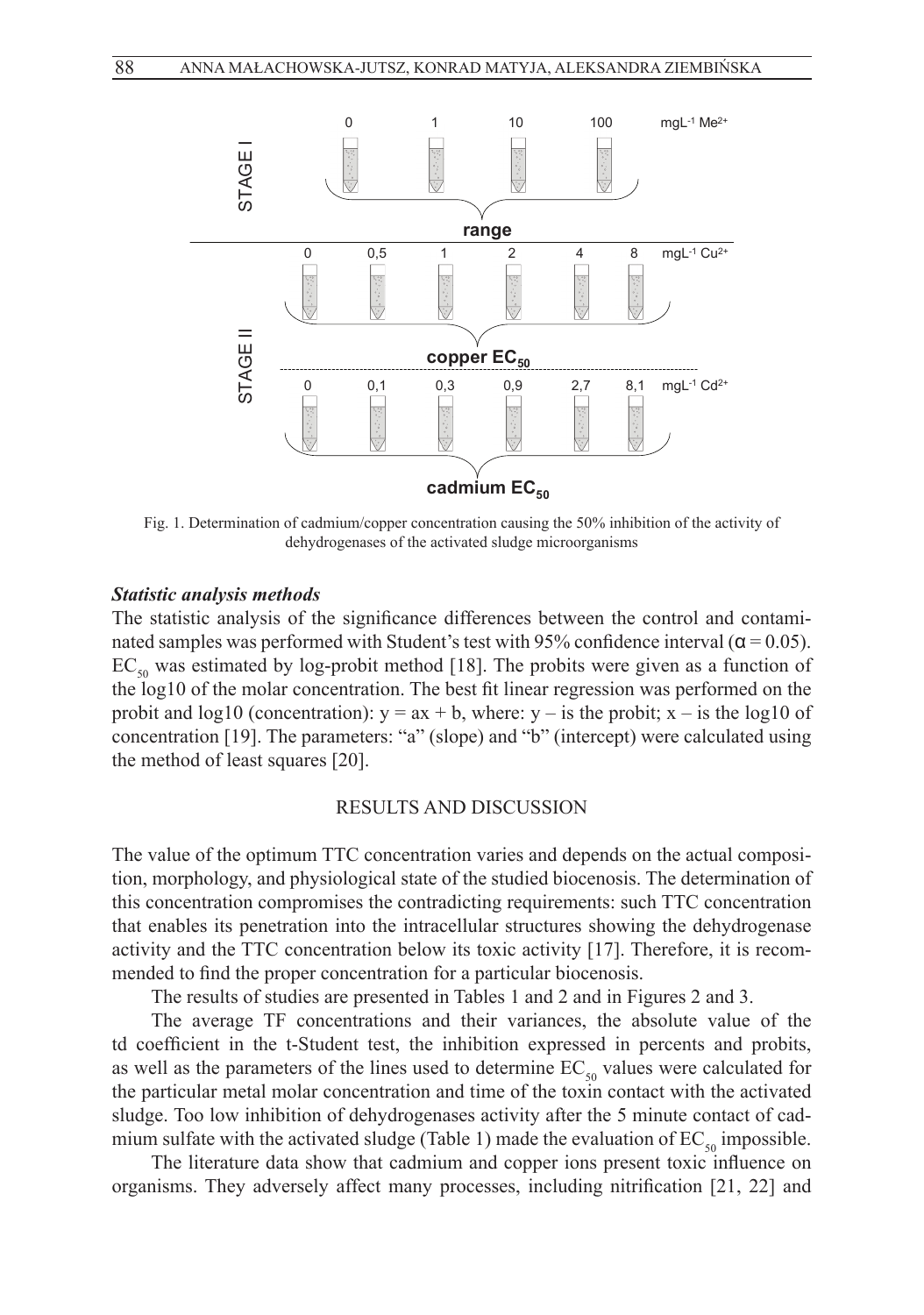| 3<br>$\ddot{ }$<br>Ę |
|----------------------|
| ⊟<br>ೆ               |
|                      |
| аb.<br>J<br>÷        |

| EC50<br>log EC50                             | $\begin{array}{ll} {\rm [mmol L^{-1} }\\ {\rm Cd^{\scriptscriptstyle 2+}} \end{array}$ |          |                   |          |          |          |          |               |          | 68.9<br>$-4.162$    |          |                     |          |          | 48.9<br>$-4.311$    |          |                       |                    |          | 26.5<br>$-4.577$    |                   |          |          |          | 25.4<br>$-4.596$  |                        |          |
|----------------------------------------------|----------------------------------------------------------------------------------------|----------|-------------------|----------|----------|----------|----------|---------------|----------|---------------------|----------|---------------------|----------|----------|---------------------|----------|-----------------------|--------------------|----------|---------------------|-------------------|----------|----------|----------|-------------------|------------------------|----------|
| Linear model<br>parameters                   | $\mathbf{R}^2$<br>م                                                                    |          |                   |          | ı<br>ı   |          |          |               |          | $0.809$ 8.367 0.955 |          |                     |          |          | $0.432$ 6.861 0.921 |          |                       |                    |          | $0.691$ 8.165 0.838 |                   |          |          |          | 0.799 8.674 0.783 |                        |          |
|                                              | a                                                                                      |          |                   |          | ı        |          |          |               |          |                     |          |                     |          |          |                     |          |                       |                    |          |                     |                   |          |          |          |                   |                        |          |
| $\log C$                                     |                                                                                        |          | $-7.051$          | $-6.574$ | $-6.097$ | $-5.619$ | $-5.142$ | $-7.051$      | $-6.574$ | $-6.097$            | $-5.619$ | $-5.142$            | $-7.051$ | $-6.574$ | $-6.097$            | $-5.619$ | $-5.142$              | $-7.051$           | $-6.574$ | $-6.097$            | $-5.619$          | $-5.142$ | $-7.051$ | $-6.574$ | $-6.097$          | $-5.619$               | $-5.142$ |
| probits                                      |                                                                                        |          |                   |          |          | 4.006    | 4.695    | 3.524         | 3.920    | 4.122               | 4.476    | 5.176               | 4.294    | 4.504    | 4.532               | 4.798    | 5.176                 | 4.228              | 4.194    | 4.357               | 4.900             | 5.524    | 4.158    | 4.085    | 4.122             | 5.050                  | 5.583    |
| $%$ Inhibition                               |                                                                                        |          |                   |          |          | 15.78%   | 37.60%   | 7.27%         | 14.02%   | 18.93%              | 29.89%   | 57.32%              | 23.58%   | 30.85%   | 32.34%              | 42.42%   | 63.63%                | 22.00%             | 21.38%   | 26.38%              | 46.01%            | 69.50%   | 19.81%   | 17.62%   | 19.46%            | 52.41%                 | 71.60%   |
| $\overline{\mathbf{p}}$                      |                                                                                        |          | 1.05              | 0.69     | 1.52     | 5.30     | 13.29    | 2.43          | 4.46     | 6.77                | 10.73    | 17.94               | 7.87     | 11.08    | 1.50                | 14.95    | 21.09                 | 7.86               | 5.95     | 9.01                | 16.27             | 24.91    | 6.30     | 7.12     | 7.68              | 19.38                  | 20.77    |
| Variance                                     |                                                                                        | 0.250    | 0.056             | 0.153    | 0.074    | 0.036    | 0.008    | 0.040         | 0.070    | 0.002               | 0.000    | 0.079               | 0.040    | 0.000    | 0.005               | 0.010    | 0.044                 | 0.003              | 0.167    | 0.027               | 0.008             | 0.001    | 0.070    | 0.027    | 0.030             | 0.019                  | 0.146    |
| TF concentration after 30<br>incubation time | mgL <sup>-1</sup> TF]                                                                  | 10.373   | 10.036            | 10.118   | 9.873    | 8.736    | 6.473    | 9.618         | 8.918    | 8.409               | 7.273    | 4.427               | 7.927    | 7.173    | 7.018               | 5.973    | 3.773                 | 8.091              | 8.155    | 7.636               | 5.600             | 3.164    | 8.318    | 8.545    | 8.355             | 4.936                  | 2.945    |
| Concentration<br>Cadmium                     | $*106$<br>$\bmod\hspace{-0.08cm}{\mathbb{M}}$                                          |          | $\overline{8}$ :0 | 2.67     | 8.0      | 24.02    | 72.06    | $\frac{8}{3}$ | 2.67     | 8.0                 | 24.02    | 72.06               | 0.89     | 2.67     | 8.0                 |          | $\frac{24.02}{72.06}$ | 0.89               | 2.67     | 8.0                 | $\bar{c}$<br>24.0 | 72.06    | 0.89     | 2.67     | 8.01              | $\overline{C}$<br>24.0 | 72.06    |
|                                              | $[mgL^{-1}Cd^{2+}]$                                                                    | Control: | $\ddot{\circ}$    | 0.3      | 0.9      | 2.7      | 8.1      | $\bar{\circ}$ | 0.3      | 0.9                 | 2.7      | $\overline{\infty}$ | ತ        | 0.3      | 0.9                 | 2.7      | ∞                     | $\overline{\circ}$ | 0.3      | 0.9                 | 2.7               | 8.       | 5        | 0.3      | 0.9               | $\frac{2.7}{8.1}$      |          |
| Time                                         | $[\min]$                                                                               |          |                   |          | 5        |          |          |               |          | $\infty$            |          |                     |          |          | 150                 |          |                       |                    |          | 200                 |                   |          |          |          | 290               |                        |          |

89 CADMIUM AND COPPER TOXICITY ASSESSMENT IN ACTIVATED SLUDGE USING TTC...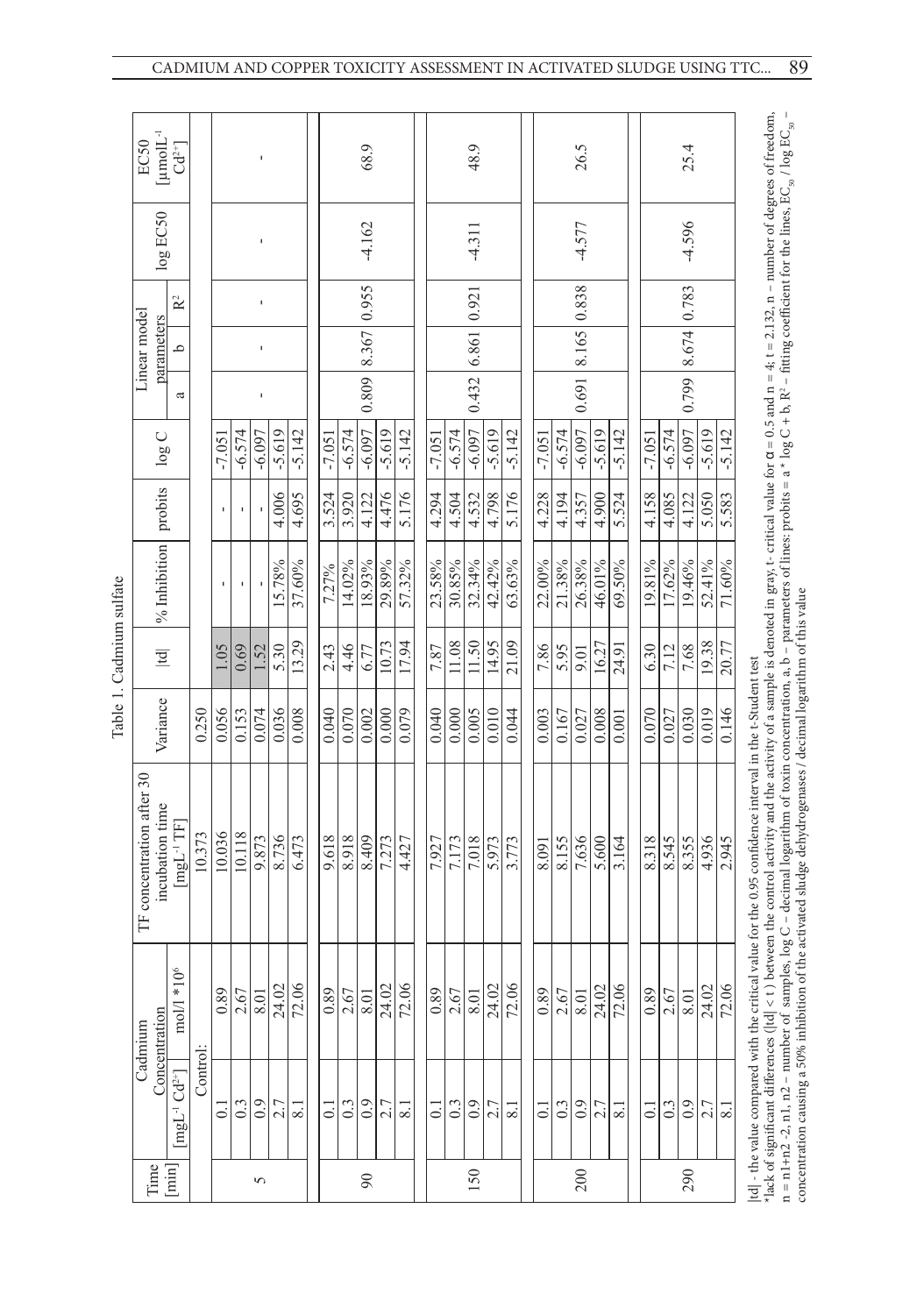| ğ<br>۱<br>×. | ŏ<br>ŗ<br>έ |
|--------------|-------------|
|              |             |
|              |             |
|              |             |
|              |             |

90

|                         | $\rm [mmol L^{-1}$<br>EC50                   | $Cd^{2+}$                                |         |          |          | 19.1          |          |              |          |          | 32.0        |          |          |                           |          | 37.1        |          |          |                           |          | 34.2         |          |          |          |          | 29.6        |          |          |                                                                                                                                                                                                                                                                                                    |
|-------------------------|----------------------------------------------|------------------------------------------|---------|----------|----------|---------------|----------|--------------|----------|----------|-------------|----------|----------|---------------------------|----------|-------------|----------|----------|---------------------------|----------|--------------|----------|----------|----------|----------|-------------|----------|----------|----------------------------------------------------------------------------------------------------------------------------------------------------------------------------------------------------------------------------------------------------------------------------------------------------|
|                         | log EC50                                     |                                          |         |          |          | $-4.720$      |          |              |          |          | $-4.495$    |          |          |                           |          | $-4.431$    |          |          |                           |          | $-4.466$     |          |          |          |          | $-4.528$    |          |          |                                                                                                                                                                                                                                                                                                    |
|                         |                                              | R <sup>2</sup>                           |         |          |          | 0.986         |          |              |          |          | 0.919       |          |          |                           |          | 0.933       |          |          |                           |          | 0.924        |          |          |          |          | 0.960       |          |          |                                                                                                                                                                                                                                                                                                    |
|                         | Linear model parameters                      | م                                        |         |          |          | 11.770        |          |              |          |          | 14.174      |          |          |                           |          | 13.666      |          |          |                           |          | 13.181       |          |          |          |          | 12.162      |          |          |                                                                                                                                                                                                                                                                                                    |
|                         |                                              |                                          | 0.250   |          |          | 1.435         |          |              |          |          | 2.041       |          |          |                           |          | 1.956       |          |          |                           |          | 1.832        |          |          |          |          | 1.582       |          |          |                                                                                                                                                                                                                                                                                                    |
|                         | $\log C$                                     |                                          |         | $-6.104$ | $-5.803$ | $-5.502$      | $-5.201$ | $-4.900$     | $-6.104$ | $-5.803$ | $-5.502$    | $-5.201$ | $-4.900$ | $-6.104$                  | $-5.803$ | $-5.502$    | $-5.201$ | $-4.900$ | $-6.104$                  | $-5.803$ | $-5.502$     | $-5.201$ | $-4.900$ | $-6.104$ | $-5.803$ | $-5.502$    | $-5.201$ | $-4.900$ |                                                                                                                                                                                                                                                                                                    |
|                         | probits                                      |                                          |         | 4.387    | 4.874    | 5.413         | 5.806    | 6.080        | 3.445    | 4.532    | 5.306       | 5.733    | 5.916    |                           | 4.085    | 5.075       | 5.583    | 5.878    |                           | 4.194    | 5.151        | 5.613    | 5.878    |          | 4.447    | 5.202       | 5.553    | 5.916    |                                                                                                                                                                                                                                                                                                    |
| Table 2. Copper sulfate | % Inhibition                                 |                                          |         | 27.04%   | 45.36%   | 66.00%        | 78.56%   | 86.24%       | 6.48%    | 32.40%   | 61.76%      | 76.56%   | 81.60%   | $-19.04%$                 | 17.68%   | 52.72%      | 72.16%   | 80.96%   |                           | 21.20%   | 55.76%       | 73.28%   | 80.72%   |          | 28.56%   | 58.40%      | 70.80%   | 81.76%   |                                                                                                                                                                                                                                                                                                    |
|                         | $\mathbb{E}$                                 |                                          |         | 23.14    | 38.31    | 57.16         | 69.91    | 76.74        | 5.80     | 14.77    | 54.05       | 64.67    | 71.41    | 11.65                     | 15.94    | 47.19       | 56.23    | 69.29    | 1.14                      | 18.98    | 45.73        | 62.71    | 64.03    | 0.85     | 22.65    | 51.11       | 63.81    | 73.50    |                                                                                                                                                                                                                                                                                                    |
|                         | Variance                                     |                                          |         | 0.005    | 0.007    | 0.004         | 0.001    | 0.001        | 0.001    | 0.139    | 0.003       | 0.007    | 0.003    | 0.056                     | 0.000    | 0.001       | 0.016    | 0.005    | 0.175                     | 0.001    | 0.010        | 0.005    | 0.014    | 0.001    | 0.014    | 0.003       | 0.000    | 0.000    |                                                                                                                                                                                                                                                                                                    |
|                         | TF concentration after 30<br>incubation time | $\left[\text{mgL}^{-1} \text{TF}\right]$ | 10.373  | 8.291    | 6.209    | 3.864         | 2.436    | 1.564        | 10.627   | 7.682    | 4.345       | 2.664    | 2.091    | 13.527                    | 9.355    | 5.373       | 3.164    | 2.164    | 11.673                    | 8.955    | 5.027        | 3.036    | 2.191    | 11.255   | 8.118    | 4.727       | 3.318    | 2.073    | lack of significant differences ( td  < t ) between the control activity and the activity of a sample is denoted in gray, t- critical value for $\alpha = 0.5$ and $n = 4$ ; $t = 2.132$ , n - number of degrees of freedom.<br>tical value for the 0.95 confidence interval in the t-Student test |
|                         | Concentration<br>Copper                      | 10 <sup>6</sup><br>$ mol $ *             |         | 7.87     | 15.74    | 31.47         | 62.95    | 125.89       | 7.87     | 15.74    | 31.47       | 62.95    | 125.89   | 7.87                      | 15.74    | 31.47       | 62.95    | 125.89   | 7.87                      | 15.74    | 31.47        | 62.95    | 125.89   | 7.87     | 15.74    | 31.47       | 62.95    | 125.89   |                                                                                                                                                                                                                                                                                                    |
|                         |                                              | $mgL^{-1}Cd^{2+}$                        | Control | 0.5      |          | $\mathcal{L}$ | 4        | ${}^{\circ}$ | 0.5      |          | $\mathbf 2$ | 4        | $\infty$ | $\widetilde{\phantom{0}}$ |          | $\mathbf 2$ | 4        | $\infty$ | $\widetilde{\phantom{0}}$ |          | $\mathbf{c}$ | 4        | $\infty$ | 0.5      |          | $\mathbf 2$ | 4        | $\infty$ | td - the value compared with the crit<br>Hack of significant differences ( td  <                                                                                                                                                                                                                   |
|                         | Time                                         | $[\min]$                                 |         |          |          | 5             |          |              |          |          | 90          |          |          |                           |          | 150         |          |          |                           |          | 200          |          |          |          |          | 290         |          |          |                                                                                                                                                                                                                                                                                                    |

n = n1+n2 -2, n1, n2 – number of samples, log C – decimal logarithm of toxin concentration, a, b – parameters of lines: probits = a \* log C + b, R² – fitting coefficient for the lines, EC<sub>90</sub> / log EC<sub>50</sub> – ILDES,  $EC_{50}$  /  $108$   $EC_{50}$ e<br>⊟ ğ птив соепстепт  $U + D, K^ \frac{108}{10}$ .<br>" n = n1+n2 -2, n1, n2 – number of samples, log C – decimal logarithm of toxin concentration, a, b – parameters of lines: probits<br>concentration causing a 50% inhibition of the activated sludge dehydrogenases / decimal logari concentration causing a 50% inhibition of the activated sludge dehydrogenases / decimal logarithm of this value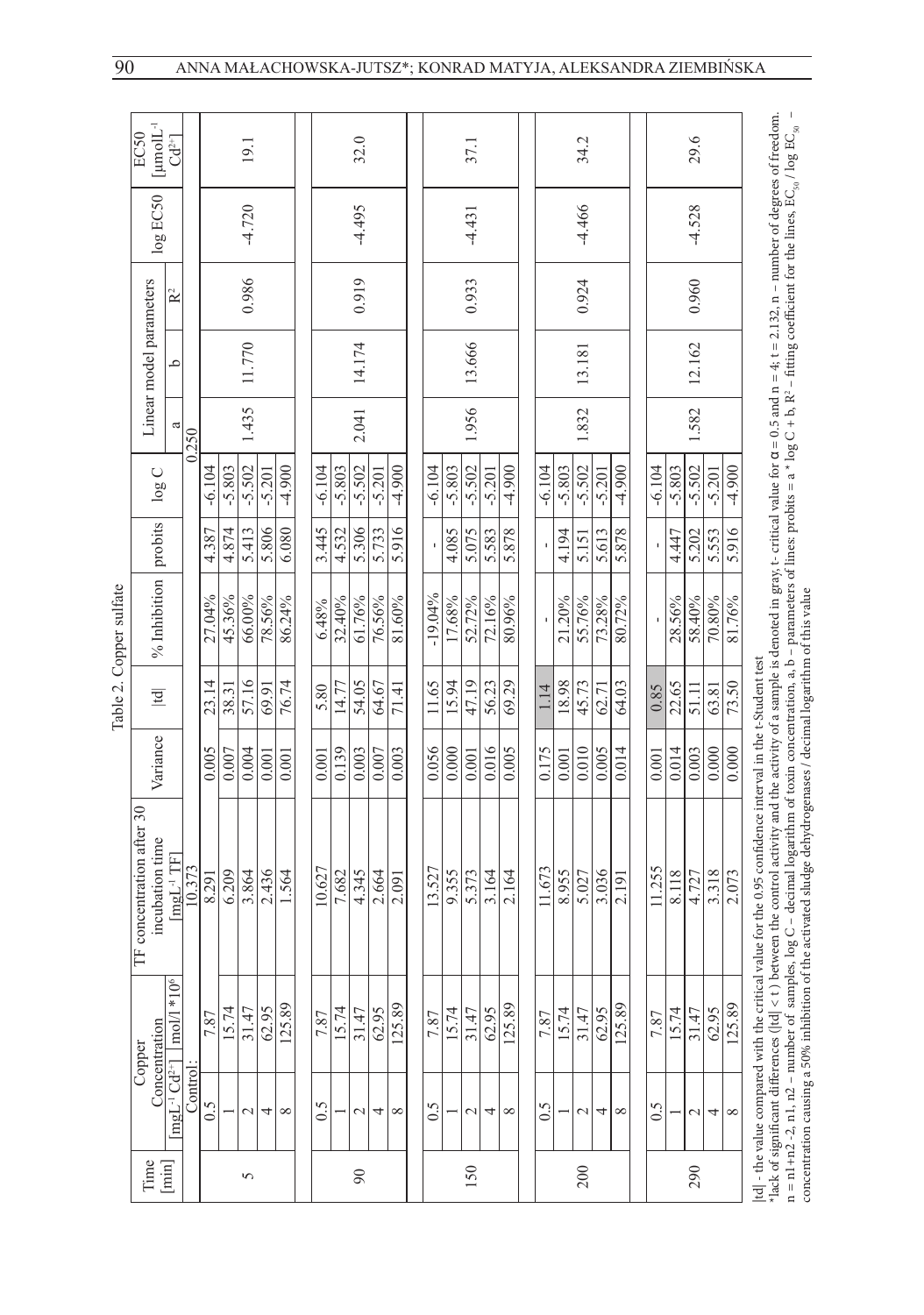

Fig. 2. Dependence of TF concentration on the quantity of added TTC, after 30 min. incubation



Fig. 3. Variations of  $EC_{50}$  values for cadmium sulfate and copper sulfate in time

 $\mathcal{L}_{\mathcal{A}}$  is a value since  $\mathcal{A}$  values for cadimium subfate and copper subfate and copper subfate in time

COD removal from wastewater [10]. At particular concentrations they are lethal to the organisms, significantly changing the composition of the species of various biocenosis, also the activated sludge [5]. Our studies show the significant effect of cadmium and copper ions on the activity of dehydrogenases of the activated sludge organisms, as well as on the total state of these organisms (Tables 1 and 2, Fig. 3). This influence was not observed after 5 minute contact of the activated sludge with cadmium at 0.1; 0.3; 0.9 mg  $L^{-1}$  Cd<sup>2+</sup> (0.89; 2.67; 8.01 µmol $L^{-1}$  Cd<sup>2+</sup>) and with copper at 0.5 mg  $L^{-1}$  Cd<sup>2+</sup> (7.87 µmol $L^{-1}$  $Cu^{2+}$ ) after 200 and 290 minutes incubation with the activated sludge (Tabs 1 and 2). The reactions observed may result from the processes proceeding both outside and inside the cells. The direct cause of the inhibition of dehydrogenases activity may be the blocking of active centers belonging to the respiratory chain by the studied metal cations [8, 10]. Cysteine and histidine, amino acids present in the enzymes, show high affinity to metal ions [11]. The toxic effect of cadmium and copper may also be a result of the cell mem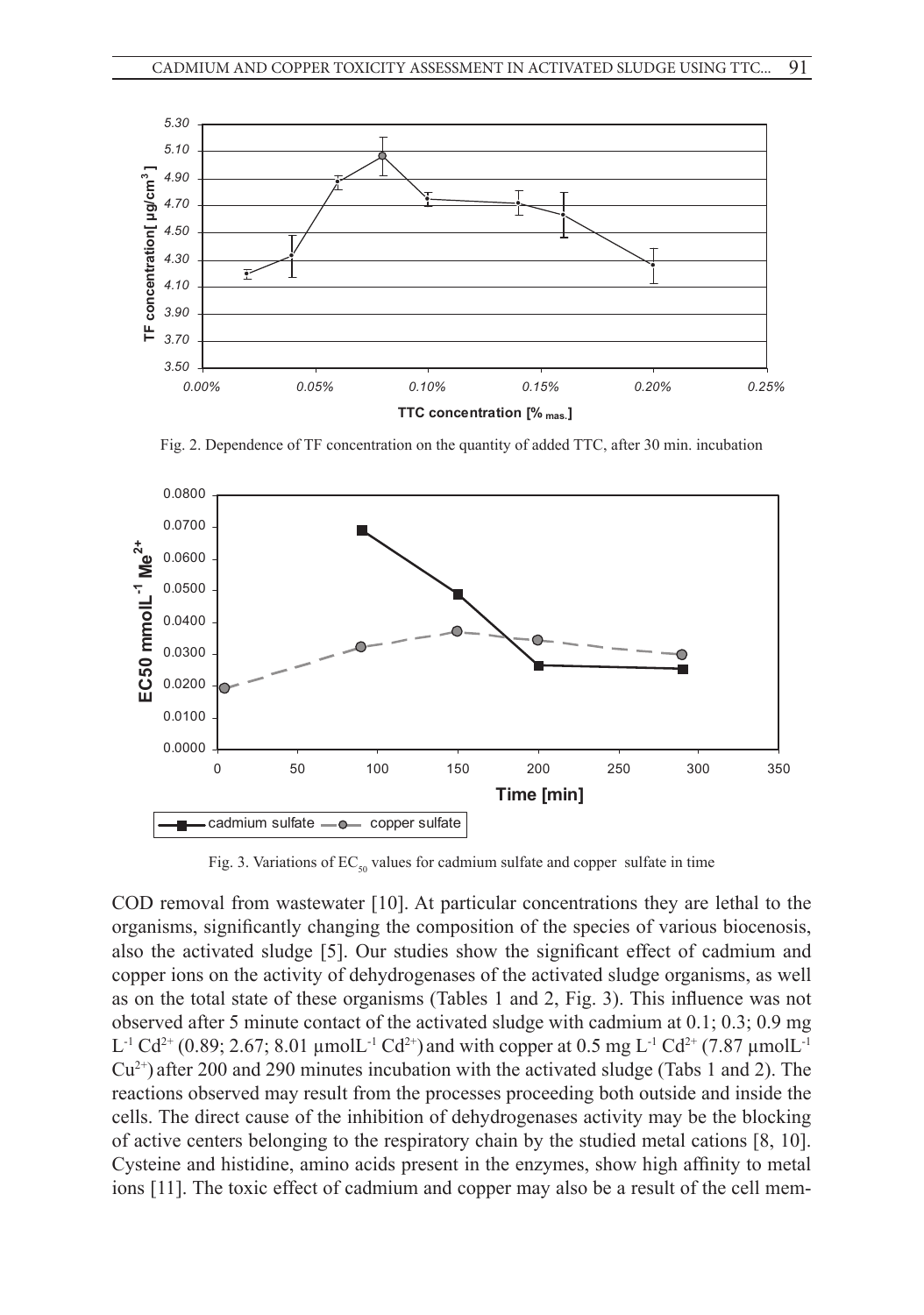branes permeability change. Copper is rapidly bound by amino acids present in the cell membrane and wall, enhancing the excretion of cations, for instance:  $K^+$  and  $PO_4^{3.5}$  [2, 23].

The fact that the activated sludge is a good biosorbent of  $Cd^{2+}$  and  $Cu^{2+}$  ions [24, 25] may also affect the results. The sorption of metals is different for each species of microorganisms and the removal of metal ions from the solution may require less than 20 seconds [2, 7, 26, 27, 28]. There are reports that metal ions penetrate the cells up to the active center of dehydrogenases [1]. Our studies show that copper and cadmium ions affect activity of dehydrogenases rapidly. The toxic effect was observed very fast, already after 5 minute contact between the active sludge and cadmium at the concentrations of 2.7 and 8.1 mg L<sup>-1</sup> Cd<sup>2+</sup> (24.02; 72.06 µmolL<sup>-1</sup> Cd<sup>2+</sup>) and copper at 0.5; 1; 2; 4; 8 mg L<sup>-1</sup> Cu<sup>2+</sup>  $(7.87; 15.74; 31.47; 62.95; 125.89 \mu molL^{-1} Cu^{2+})$  (Tabs 1 and 2).

The considerable preventive role against the toxic action of heavy metals is played by low molecular, sulfur-containing proteins. Metallothioneine, which enjoys a growing interest among many researchers, is an example of such protein [29, 30]. The metallothioneine contains numerous sulfhydryl groups [11] and resembles proteins present in many species of vertebrates, invertebrates, plants, fungi, and even in *Procaryota* [11]. The high affinity of cadmium and copper to sulfur causes that these metals are bound by metallothioneine. This process may slow down their toxic effect or inhibit it completely.

The obtained results show the considerable influence of time on  $EC_{\rm so}$  variations (Fig. 3). Similar observations were done also by Hatano and Shoji [31]. The response of microorganisms to a particular substance is a combined result of the effects exerted on all species present in the activated sludge that contain dehydrogenases. The obtained relationship 'concentration - response' has the features of the normal distribution. The percent of dehydrogenases activity inhibition was increasing with the concentration of the toxic substance after the definite time of the toxic substance contact with the activated sludge. This increase was linear for the relationship between the dehydrogenases activity inhibition expressed in probits and the decimal logarithm of copper/cadmium ions concentration. The  $\mathbb{R}^2$  coefficients exceeded 0.8 in the majority of cases (Table 1 and 2).

Significant variations of  $EC_{50}$  values for the studied ions after 90 and 150 minutes were observed. These results indicate that copper ions are more toxic than cadmium ones after this time. Similar results were obtained by Madoni and Romero [32], who studied the effect of cadmium and copper on the freshwater ciliated protists, as well as Chaperon and Sauve [1] in the studies of the activity of dehydrogenases of soil organisms. After 200 minutes  $EC_{50}$  values of examined salts were similar while earlier differences between  $EC_{50}$  values for sulfate copper and sulfate cadmium were significant.

### **CONCLUSIONS**

Our studies showed a considerable variation of dehydrogenases activity after a shorttime contact of microorganisms with copper and cadmium ions. It suggests the rapid penetration of these ions into cell structures. The inhibition of microbial dehydrogenases of the active sludge depended on the heavy metal exposition time. The linear type of the variations in the system. i.e., inhibition expressed in probits vs. decimal logarithm of the studied ions concentration was observed. It was shown that copper is more toxic than cadmium in 5–150 min time interval.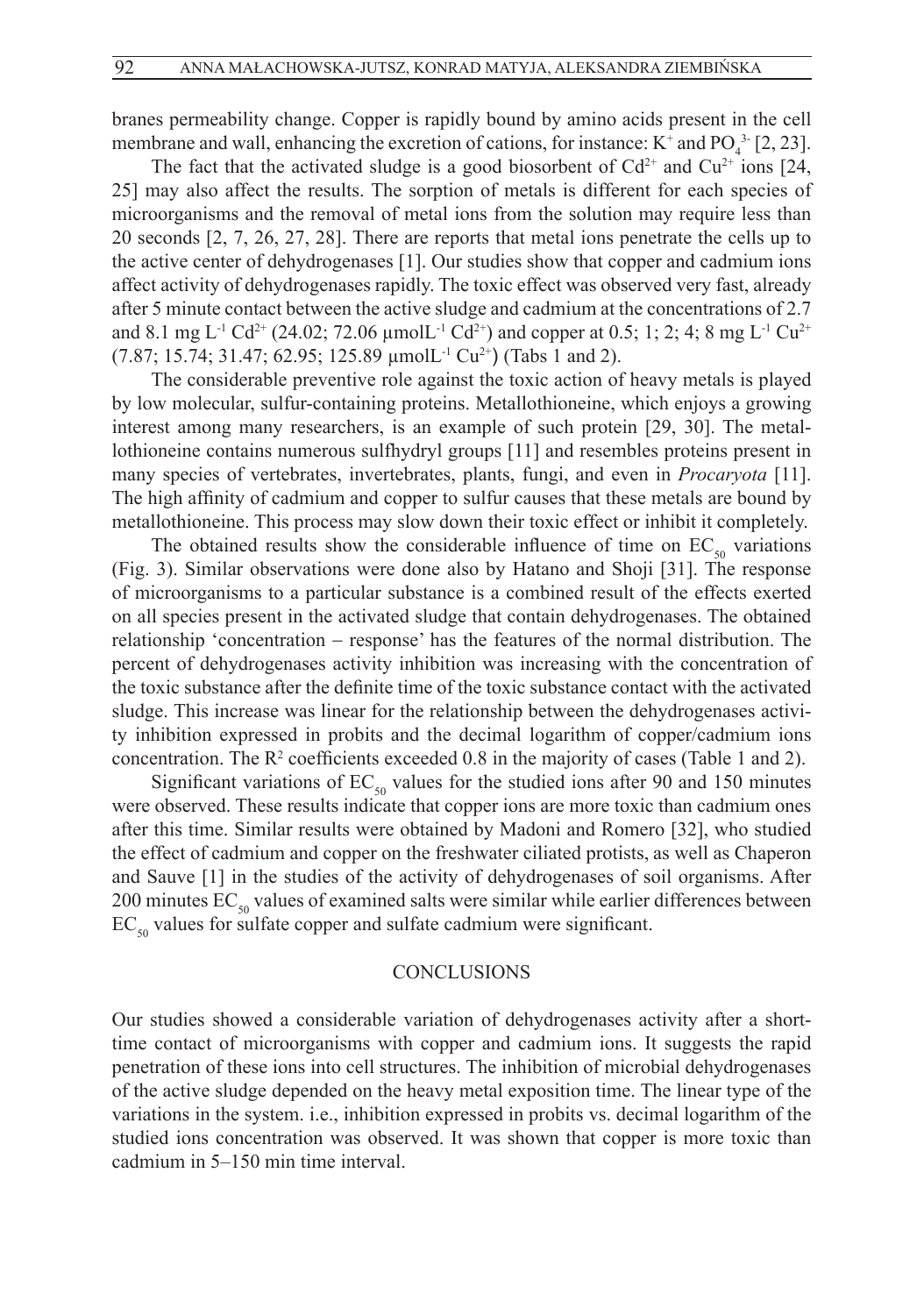#### **REFERENCES**

- [1] Chaperon S., S. Sauve: *Toxicity interactions of cadmium, copper, and lead on soil urease and dehydrogenase activity in relation to chemical speciation*, Ecotoxicology and Environmental Safety, **70,** 1–9 (2008).
- [2] Wang J., C. Chen: *Biosorbenst for heavy metals removal and their future*, Biotechnology Advances, **27**, 195–226 (2009).
- [3] Yim J. H., K. W. Kim, S. D. Kim: *Effect of hardness on acute toxicity of metal mixtures using Daphnia magna: Prediction of acid mine drainage toxicity*, Journal of Hazardous Materials, **B138**, 16–21 (2006).
- [4] Ong S-A., P-E. Lim Seng, C-E., M. Hirata, T. Hano: *Effects of Cu(II) and Cd(II) on the performance of sequencing batch reactor treatment system*. Process Biochemistry, **40**, 453–460 (2005).
- [5] Tsai Y-P., S-J. You, T-Y. Pai, K-W. Chen: *Effect of cadmium on composition and diversity of bacterial communities in activated sludges*. International Biodeterioration & Biodegradation, **55**, 285–291 (2005).
- [6] Asci Y., M. Sag Nurbas, Y. Acikel: *A comparative study for the sorption of Cd(II) by K-feldspar and sepiolite as soil components, and the recovery of Cd(II) using rhamnolipid biosurfactant,* Journal of Environmental Management, **88**, 383–392 (2008).
- [7] Pamukoglu M. Y., F. Kargi: *Effects of operating parameters on kinetics of copper(II) ion biosorption onto pre-treated powdered waste sludge (PWS)*, Enzyme and Microbial Technology, **42**, 76–82 (2007).
- [8] Pamukoglu M. Y., F. Kargi: *Copper(II) ion toxicity in activated sludge processes as function of operating parameters,* Enzyme and Microbial Technology, **40**, 1228–1233 (2007).
- [9] Bensaid A., J. Thierie, M Pennincky: *The use of the tetrazolium salt XTT for the estimation of biological activity of activated sludge cultivated under steady-state and transient regimes* Journal of Microbiological Methods, **40**, 255–263 (2000).
- [10] Pamukoglu M. Y., F. Kargi: *Mathematical modeling of copper(II) ion inhibition on COD removal in an activated sludge unit*, Journal of Hazardous Materials, **146**, 372–377 (2007).
- [11] Berg J.M., J.L. Tymoczko, L Stryer: *Biochemistry,* PWN, Warsaw [in polish] (2005).
- [12] Griebe T., G. Schaule, S. Wuertz: *Determination of microbial respiratory and redox activity in activated sludge*, Journal of Industrial Microbiology & Biotechnology, **19**, 118–122 (1997).
- [13] Moreno J. L., T. A. Hernández Pérez, C. Garcia: *Toxicity of cadmium to soil microbial activity: effect of sewage sludge addition to soil on the ecological dose*, Applied Soil Ecology, **21**, 149–158 (2002).
- [14] Nwuche C. O., E. O. Ugoji: *Effects of heavy metal pollution on the soil microbial activity*. International Journal of Environmental Science Technology, **5(2),** 409–414 (2008).
- [15] Fulladosa E., J-C. Murat, I. Villaescusa: *Study on the toxicity of binary equitoxic mixtures of metals using the luminescent bacteria Vibrio fischeri as a biological target,* Chemosphere, **58**, 551–557 (2005).
- [16] Lv Z., Y. Yao, Z. Lv, H. Min: *Effect of tetrahydrofuran on enzyme activities in activated sludge*, Ecotoxicology and Environmental Safety, **70**, 259–265 (2008).
- [17] Miksch K.: *The influence of TTC concentration on determining of activated sludge activity*, Acta Hyrochim. Hydrobiol. **13**, 67–73 (1985).
- [18] Finney D.J.: *Statistical methods in biological assay,* Charles Griffin Co., London (1978).
- [19] Solomon K., J. Giesey, P. Jones: *Probabilistic risk assessment of agrochemicals in the environment*, Crop Protection, **19**, 649–655 (2000).
- [20] Murray J.D.: *Mathematical Biology*. *I: An Introduction,* PWN, Warsaw 2006 [in polish].
- [21] You S-J., Y-P. Tsai, R-Y. Huang: *Effect of heavy metals on nitrification performance in different activated sludge processes*, Journal of Hazardous Materials, **165**, 987–994 (2009).
- [22] Semerci N., F. Cecen: *Importance of cadmium speciation in nitrification inhibition*. Journal of Hazardous Materials, **147**, 503–512 (2007).
- [23] Kabata-Pendias A., H. Pendias: *Elements biogeochemistry*, PWN, Warsaw 1999 [in polish]
- [24] Al-Qodah Z.: *Biosorption of heavy metal ions from aqueous solutions by activated sludge*, Desalination, **196**, 164–176 (2006).
- [25] Laurent J., M.C. Casellas Dagot: *Heavy metals uptake by sonicated activated sludge: Relation with floc surface properties,* Journal of Hazardous Materials **162**, 652–660 (2009).
- [26] Kao W-C., C-C. Huang, J-S. Chang: *Biosorption of nickel, chromium and zinc by MerP-expressing recombinant Escherichia coli*, Journal of hazardous materials, **158**, 100–106 (2008).
- [27] Pamukoglu M. Y., F. Kargi: *Removal of Cu(II) ions by biosorption onto powdered waste sludge (PWS) prior to biological treatment in an activated sludge unit: A statistical design approach*, Bioresource Technology **100**, 2348–2354 (2009).
- [28] Pamukoglu M. Y., F. Kargi: *Removal of copper(II) ions from aqueous medium by biosorption onto powdered waste sludge*, Process Biochemistry, **41**, 1047–1054 (2006).